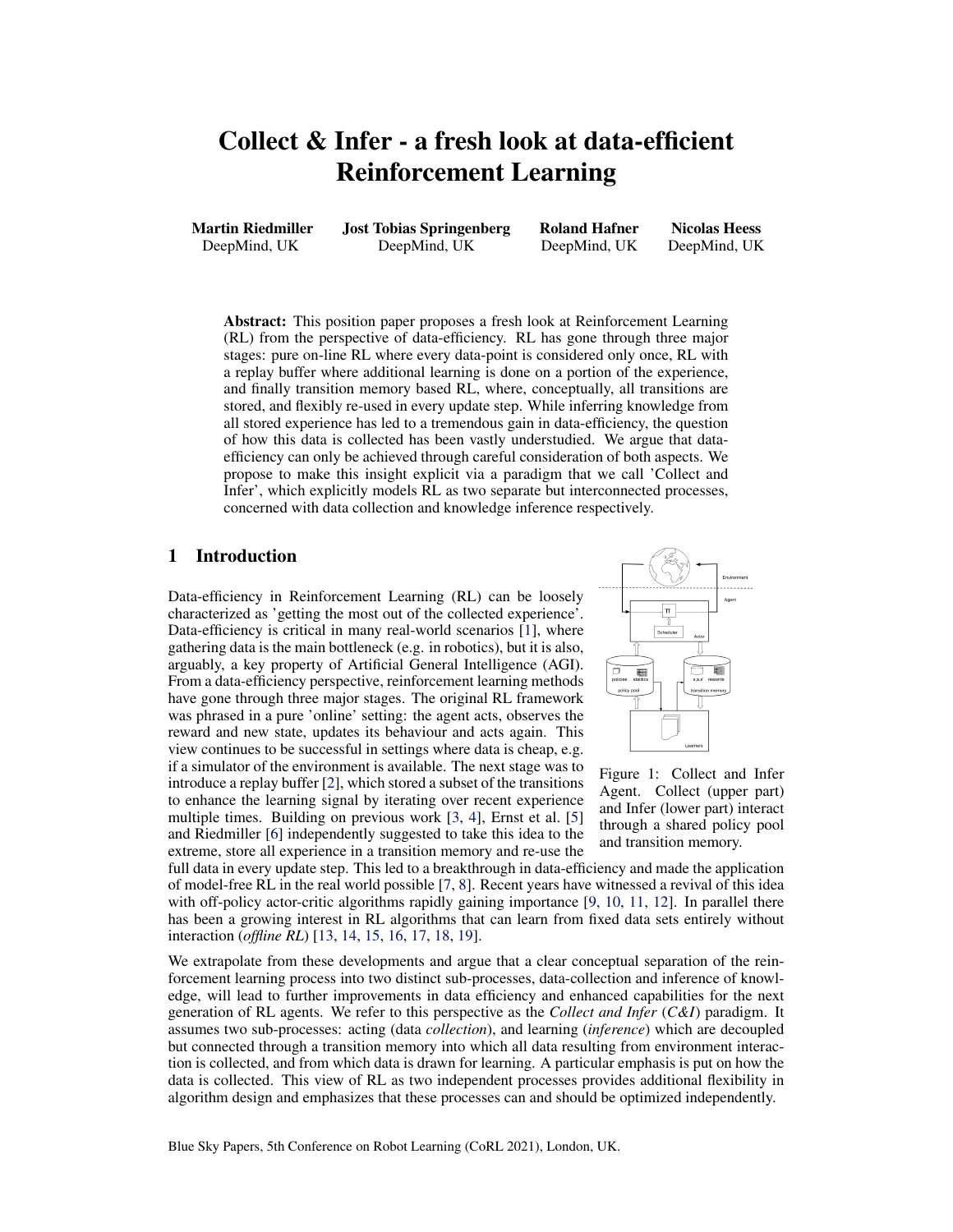<span id="page-1-0"></span>This paper gives a light-weight overview of the core concepts and implications of the *C&I* paradigm. We discuss recent examples from the literature, how these algorithms can be interpreted from the *C&I* perspective, and where that perspective suggests changes or improvements. We conclude with a discussion of research questions motivated by the paradigm.

# 2 The Collect and Infer paradigm and its implications

The key idea of the *C&I* paradigm is to separate Reinforcement Learning into two distinct but interconnected processes: process 1 deals with collecting data into a transition memory by interacting with the environment, process 2 infers knowledge about the environment by learning from the data of said memory. This perspective provides us with a new handle on the question of data efficiency which we can optimize by considering each process separately via the following objectives:

- 1. (O1) Given a fixed batch of data, what is the right learning setup, to get to the maximally performing policy (optimal 'inference')?
- 2. (O2) Given an 'inference' process, what is the minimal set of data, to get to a maximally performing policy (optimal 'collection')?

The *C&I* perspective has several implications. While it does not prescribe a particular algorithmic solution it encourages us to develop algorithms that satisfy the following desiderata:

- 1. Learning is done offline in a 'batch' setting assuming fixed data as suggested by O1. Data may have been collected by a behavior policy different from the one that is the learning target [e.g. [20\]](#page-5-0). This enables utilization of the same data to optimize for multiple objectives simultaneously, and coincides with interest in offline RL [\[13,](#page-4-0) [16,](#page-4-0) [18,](#page-5-0) [15,](#page-4-0) [19\]](#page-5-0).
- 2. Data-collection is a process that should be optimized in its own right. Naive exploration schemes that employ simple random perturbations of a task policy, such as epsilon greedy, are likely to be inadequate. The behavior that is optimal for data collection in the sense of O2 may be quite different from the optimal behavior for a task of interest.
- 3. Treating data-collection as a separate process offers novel ways to integrate known methods like skills, model-based approaches, or innovative exploration schemes into the learning process without biasing the final task solution.
- 4. Data collection may happen concurrently with inference (in which case the two processes actively influence each other and we get close to online RL) or can be conducted separately.
- 5. *C&I* suggests a different focus for evaluation: in contrast to usual regret-based frameworks for exploration, *C&I* does not aim to optimize task performance during collection. Instead, we distinguish between a learning phase, during which a certain amount of data is collected, and a deployment phase, during which the performance of the agent is assessed.

Collect and Infer has implications for agent architectures, and it suggests alternative solutions to a number of problems that will become prominent as RL is applied to more challenging scenarios, including multi-task, transfer or life-long learning [\[21\]](#page-5-0). The Scheduled Auxiliary Control (SAC-X) architecture of Riedmiller et al. [\[20\]](#page-5-0) exemplifies several of the above ideas. Its components are an actor, a transition memory, one or more learners, a pool of candidate policies and a scheduler, that selects policies for execution by the actor such as to collect experience that is informative for learning one or multiple tasks. Although the SAC-X agent does not explicitly optimize O1 and O2, it does satisfy several of the above desiderata insofar as it decouples data collection and learning and optimizes data collection actively and separately from the task solutions. This is achieved as follows: (a) The agent optimizes for several auxiliary objectives in parallel to the policies for the primary tasks of interest. (b) This allows the agent to learn a set of auxiliary policies that can facilitate learning of one or more main tasks. (c) These auxiliary policies are deployed to collect better experience. (d) Knowledge is shared across tasks by sharing experience. (e) Execution of auxiliary policies is actively scheduled to improve data collection for the main task. (f) This process is optimized via a separate learning process. The use of auxiliary policies bears some similarity to the role of skills in hierarchical architectures but there are two important differences: (1) Unlike skills, auxiliary policies are not directly used as part of the solution for the main task. The task policy is learned off-policy from the data collected with the auxiliary policies. (2) Execution of the auxiliary policies is scheduled to improve data collection. Although SAC-X emphasizes knowledge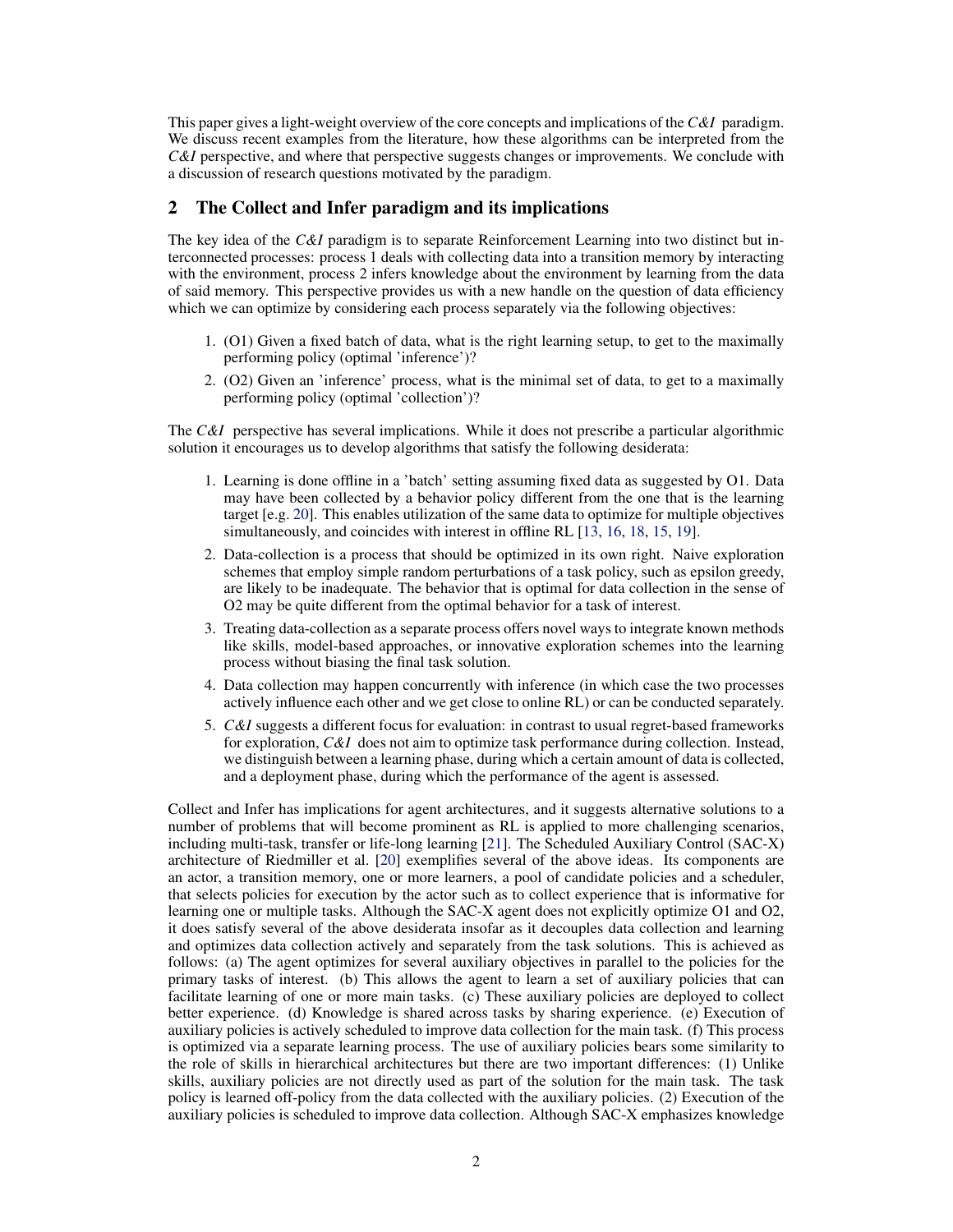sharing via data, as discussed in e.g. [\[22\]](#page-5-0), this can be flexibly combined with a direct reuse of learned behavior representations such as skills.

#### 3 A formal look at Collect and Infer

We provide a partial formalization of the ideas introduced in Section [2.](#page-1-0) We consider the standard objective consisting of an agent characterized by policy  $\pi(a|s)$  acting in an environment E with states  $s \in \mathcal{S}$ , actions  $a \in \mathcal{A}$ , transition probability distribution  $p(s_{t+1}|s_t, a_t)$ , initial state distribution  $p(s_0)$ , and reward function r. The goal is to find a policy maximizing the expected sum of rewards

$$
J(\pi_{\theta}) = \mathbb{E}_{\tau \sim \pi_{\theta}} \left[ \sum_{t=0}^{T} r(s_t) \right],
$$
 (1)

where  $\tau = [(s_0, a_0), (s_1, a_1), \dots]$  is a trajectory of length T sampled according to p and  $\pi$ .

The main perspective change of *C&I* is that inference of the policy happens through optimization of a 'surrogate objective' defined in terms of a finite set of data. As a result, the optimization of the data set itself becomes part of the learning process. Thus, *C&I* can be characterized in terms of two operators: a) an 'Inference' operator, I, that given a data set D, computes a policy  $\pi_{\theta}(a|s)$  and b) a data generation operator,  $\mathcal{C}$ , that generates the data set  $\mathcal{D}$ .

More precisely, the collection operator  $\mathcal C$  will generate a data set consisting of N trajectories, for instance by executing a collection policy  $\mu$  in  $\mathcal{E}$ :  $\mathcal{D}_c = {\{\tau^1, \dots, \tau^N | \tau^i \sim \mu, p\}} = \mathcal{C}(\mathcal{E}, N)$ . The inference operator I optimizes  $\pi$  to find the maximum of the surrogate objective  $\mathcal{L}_I$  which is defined in terms of data  $\mathcal{D}_c$ :  $\pi_\theta = \mathcal{I}(\mathcal{D}_c) = \arg \max_{\pi_\theta} \mathcal{L}_I(\pi_\theta, \mathcal{D}_c)$ , This allows us to express a joint objective that couples  $(O1)$  – identifying an optimal policy given fixed data – and  $(O2)$  – identifying an optimal collection process given an inference procedure:

$$
\mathcal{O}(\mathcal{C}; \mathcal{I}, N) = J(\arg \max_{\pi_{\theta}} \mathcal{L}_{\mathcal{I}}(\pi_{\theta}, \mathcal{D}_{c} = \mathcal{C}(\mathcal{E}, N))).
$$
\n(2)

We measure the success of the policy inferred from the data collected by  $C$ . For any choice of  $I$ , environment  $E$ , and fixed data budget N we can identify an optimal collection process via the 'outer' optimization  $C^* = \arg \max_{C} \overline{\mathcal{O}}(\mathcal{I}, \mathcal{C}, N)$ , for instance by optimizing  $\mu$ . Different choices for  $\mathcal I$  will lead to different algorithms with different requirements for  $\mathcal C$ . For instance, we can obtain an algorithm in which we first create a fixed dataset and then obtain the policy via offline RL.

In practice, in particular the optimization with respect to  $C$  may be intractable and heuristics may be used instead. Furthermore, the collection process and the inference process may be tightly coupled and proceed in an iterative scheme. For example, the collection process might depend on previous estimates of an optimal policy (or previous data).

# 4 *Collect & Infer* and the state-of-the art in reinforcement learning

The example in Section [2](#page-1-0) highlights that the *C&I* paradigm offers considerable flexibility. It suggests an interpolation between pure offline (batch) and more conventional online learning scenarios, and thus chimes naturally with the growing interest in data driven approaches, where large datasets of experience are built up over time, which can then enable rapid learning of new behaviors with only small amounts of online experience. Decoupling acting and learning, and the emphasis on off-policy learning gives greater flexibility when designing exploration or other actively optimized data collection strategies, including schemes for unsupervised RL and unsupervised skill discovery. Considering data as a vehicle for knowledge transfer enables new algorithms for multi-task and transfer scenarios. It finally suggests a different emphasis when thinking about meta-learning or life-long learning scenarios. To enable rapid adaptation to a novel task we may, for instance, focus on collecting a dataset that is suitable for learning new tasks offline, relying only on small amounts of task-specific online experience [e.g. [23,](#page-5-0) [24,](#page-5-0) [16,](#page-4-0) [25\]](#page-5-0). And in a similar vein we may use historic experience to mitigate problems associated with catastrophic forgetting [e.g. [26\]](#page-5-0). Many of these ideas are already present in the literature. However, we believe that embracing the versatility of off-policy learning and a stricter separation between data collection and inference will lead to future gains:

Model-free off-policy algorithms have improved considerably and are now widely used [e.g [9,](#page-4-0) [10,](#page-4-0) [11,](#page-4-0) [27\]](#page-5-0). However, they often continue to operate in an online fashion, without a clear separation of policy optimization and data collection. A more recent development are specialized algorithms that successfully operate in fully offline settings where a policy is optimized from a fixed dataset without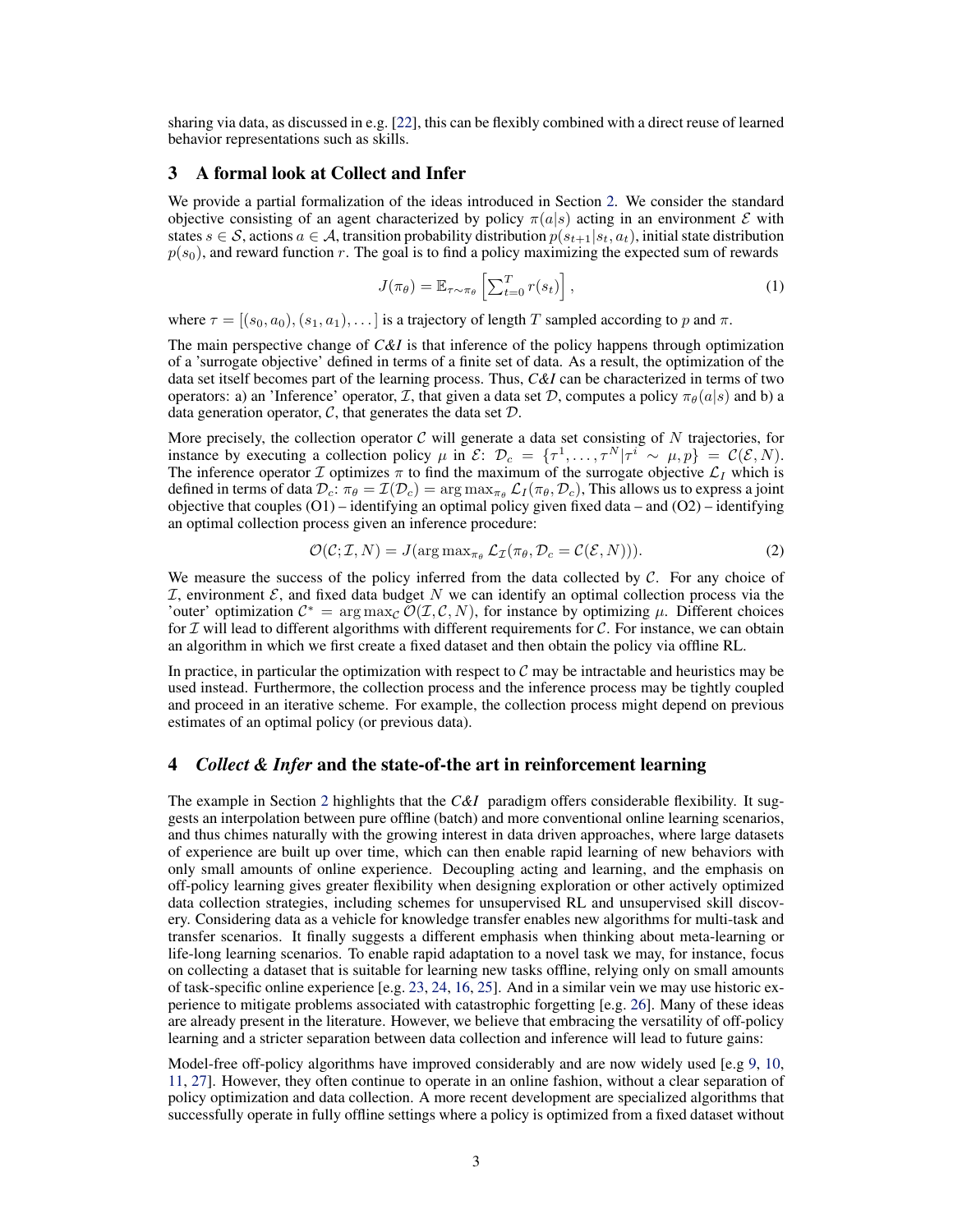further interaction with the environment [\[15,](#page-4-0) [16,](#page-4-0) [18,](#page-5-0) [28\]](#page-5-0). Moving forward it will be important to focus on algorithms that work well in *both* the online and the offline setting [e.g. [29,](#page-5-0) [30\]](#page-5-0) and can, for instance, combine large, stored 'offline' datasets and smaller amounts of 'online' experience.

The separation between the behavior that is executed and behavior that is optimized during learning has been exploited in goal-conditional or multi-task settings [e.g. [31,](#page-5-0) [32\]](#page-5-0) and hierarchical goalconditional [e.g. [33,](#page-6-0) [34\]](#page-6-0) settings. More generally, there is growing interest in off-policy HRL algorithms [e.g. [33,](#page-6-0) [35,](#page-6-0) [36,](#page-6-0) [37,](#page-6-0) [22,](#page-5-0) [38\]](#page-6-0) and offline skill-learning architectures [e.g. [39,](#page-6-0) [40,](#page-6-0) [41,](#page-6-0) [42,](#page-6-0) [43,](#page-6-0) [44\]](#page-6-0). So far, online and offline skill-learning architectures have, however, remained largely disjoint, and skills tend to be reused as part of a hierarchical target policy. The *C&I* paradigm encourages further integration of online- and offline skill learning architectures, a shift from the use of skills for policy optimization towards data collection, and more generally novel synergies between transfer via experience (data) and via parameterized representations [e.g. [24,](#page-5-0) [16,](#page-4-0) [25,](#page-5-0) [43\]](#page-6-0). This perspective also naturally integrates the use of expert demonstrations (data) or controllers (policies) during learning.

Similar to skills, stored trajectory data can be used to learn dynamics models for model based policy optimization [e.g. [9,](#page-4-0) [45,](#page-6-0) [46,](#page-6-0) [47\]](#page-6-0). The *C&I* paradigm suggests instead, to use such models for online behavior optimization during data collection. This can have the benefit that model error does not directly affect the learned policy [e.g. [48,](#page-6-0) [49,](#page-7-0) [50,](#page-7-0) [51\]](#page-7-0), and that behavior can adapt rapidly, e.g. to alternative rewards. More generally, the *C&I* paradigm naturally allows for multiple behavior rules with different levels of amortization/'on-the-fly' optimization (see also e.g. [\[29,](#page-5-0) [52\]](#page-7-0)).

The *C&I* viewpoint emphasizes the optimization of data collection. While a fully Bayesian treatment can provide an optimal trade-off between exploration and exploitation [\[53,](#page-7-0) [54\]](#page-7-0) but it is usually intractable. Various alternative objectives have been explored both in the supervised and unsupervised setting. These include approximate treatments of uncertainty [e.g. [55,](#page-7-0) [56,](#page-7-0) [57\]](#page-7-0), intrinsic rewards derived from sensor changes [e.g. [58,](#page-7-0) [59\]](#page-7-0), motivated by empowerment or related informationtheoretic formulations  $[e.g. 60, 61, 62, 63]$  $[e.g. 60, 61, 62, 63]$  $[e.g. 60, 61, 62, 63]$  $[e.g. 60, 61, 62, 63]$  $[e.g. 60, 61, 62, 63]$  $[e.g. 60, 61, 62, 63]$  $[e.g. 60, 61, 62, 63]$  $[e.g. 60, 61, 62, 63]$  and curiosity-based objectives  $[e.g. 64, 65, 66, 67]$  $[e.g. 64, 65, 66, 67]$  $[e.g. 64, 65, 66, 67]$  $[e.g. 64, 65, 66, 67]$  $[e.g. 64, 65, 66, 67]$  $[e.g. 64, 65, 66, 67]$  $[e.g. 64, 65, 66, 67]$  $[e.g. 64, 65, 66, 67]$ . The *C&I* model encourages further research into strategies for the acquisition of information it provides a flexible framework that may facilitate a conceptual disentanglement of objectives, representations, and execution strategies. Information acquisition strategies could be motivated by, or explicitly employ, Bayesian reasoning, but the framework does not narrowly prescribe this perspective. However, separating data collection and processing disentangles the evidence from the inferred quantities.

### 5 Conclusions and outlook

*C&I*-paradigm aims to re-think data-efficient RL through a clear separation of data collection and exploitation into two distinct but connected processes and to exploit the flexibility of off-policy RL in agent design for problems as diverse as online RL, offline RL, or lifelong-learning. We hope this will inspire and intensify a several research avenues, of which we just want to highlight a few:

- An optimal collect process in the sense of O2 is key for data-efficient agents and thus for achieving AI. This requires awareness of the knowledge that the agent has already acquired. A dedicated research agenda should consider: What is a good objective for collecting the 'right' data? What surrogates could we use if the 'correct' objective is impractical?
- Effective implementations of 'infer', i.e. how to squeeze all of the knowledge out of existing data; how to learn efficiently and reliably from large existing datasets, and how to optimally merge the on-line and the off-line viewpoint on data generation and exploitation?
- *C&I* emphasizes the reuse of previously collected experience. This raises the question what other intermediate representations of knowledge, besides policies, can be extracted from data and efficiently reintegrated into the process of data collection and inference (e.g. skills, models, rewards) to improve the capabilities of the learning system?

*C&I* is not tailored to a particular learning scenario and its applications range from 'classical' single task learning scenarios to multi-task scenarios. Going forward, we see *C&I* as a natural basis for a data-efficient learning agent, that treats data as a raw resource that can be flexibly transformed into different types of representations that can be used, for instance, for action selection (e.g. policies), or may facilitate future learning problems (e.g. models, perceptual representations, or skills). At any given time, the agent may act to collect new data, either with the goal of improving its performance on a particular, external task, or to simply learn more about its environment in a way that can be exploited in the future.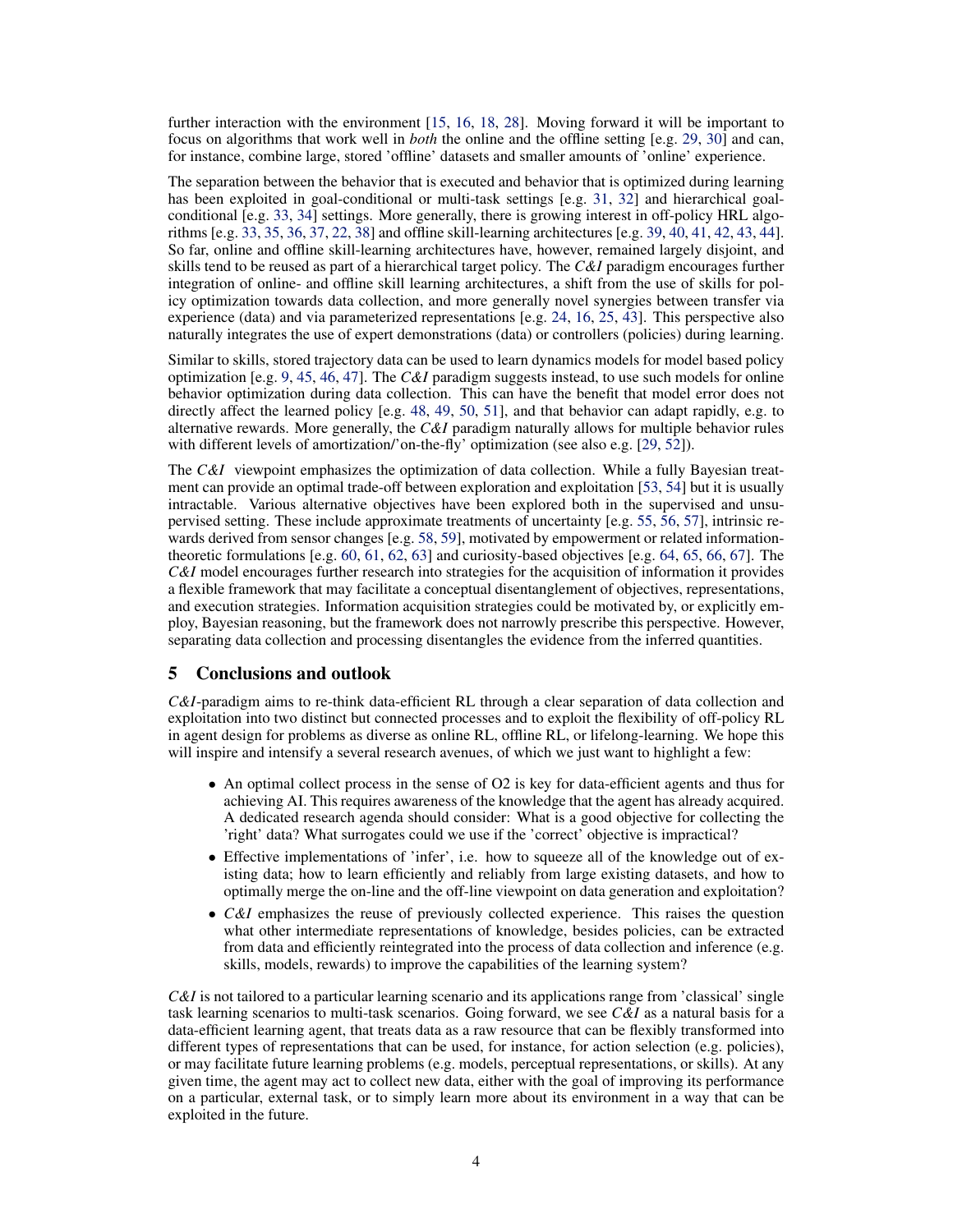#### <span id="page-4-0"></span>Acknowledgments

Thanks to the Control Team and various colleagues at DeepMind for ongoing discussions, and in particular to Patrick Pilarski, Dan Mankowitz and Markus Wulfmeier for their valuable comments on the manuscript.

#### References

- [1] G. Dulac-Arnold, D. Mankowitz, and T. Hester. Challenges of real-world reinforcement learning, 2019.
- [2] L.-J. Lin. Self-improving reactive agents based on reinforcement learning, planning and teaching. *Machine Learning*, 8:293–321, 1992.
- [3] J. A. Boyan. Least-squares temporal difference learning. In *In Proceedings of the Sixteenth International Conference on Machine Learning*, pages 49–56. Morgan Kaufmann, 1999.
- [4] M. G. Lagoudakis and R. Parr. Least-squares policy iteration. *JOURNAL OF MACHINE LEARNING RESEARCH*, 4:1107–1149, 2003.
- [5] D. Ernst, P. Geurts, and L. Wehenkel. Tree-based batch mode reinforcement learning. *JOUR-NAL OF MACHINE LEARNING RESEARCH*, 6:503–556, 2005.
- [6] M. Riedmiller. Neural fitted q iteration first experiences with a data efficient neural reinforcement learning method. In *Proceedings of the 16th European Conference on Machine Learning (ECML)*, page 317–328, 2005.
- [7] M. Riedmiller, M. Montemerlo, and H. Dahlkamp. Learning to drive in 20 minutes. In *Proceedings of the FBIT 2007 conference.*, Jeju, Korea, 2007. Springer. Best Paper Award.
- [8] M. Riedmiller, R. Hafner, S. Lange, and M. Lauer. Learning to dribble on a real robot by success and failure. In *Proceedings of the 2008 International Conference on Robotics and Automation (ICRA 2008)*, Pasadena CA, 2008. Springer. video presentation.
- [9] N. Heess, G. Wayne, D. Silver, T. Lillicrap, T. Erez, and Y. Tassa. Learning continuous control policies by stochastic value gradients. In *Advances in Neural Information Processing Systems*, 2015.
- [10] T. P. Lillicrap, J. J. Hunt, A. Pritzel, N. Heess, T. Erez, Y. Tassa, D. Silver, and D. Wierstra. Continuous control with deep reinforcement learning. In Y. Bengio and Y. LeCun, editors, *4th International Conference on Learning Representations, ICLR 2016, San Juan, Puerto Rico, May 2-4, 2016, Conference Track Proceedings*, 2016. URL [http://arxiv.org/abs/1509.](http://arxiv.org/abs/1509.02971) [02971](http://arxiv.org/abs/1509.02971).
- [11] A. Abdolmaleki, J. T. Springenberg, Y. Tassa, R. Munos, N. Heess, and M. Riedmiller. Maximum a posteriori policy optimisation. In *International Conference on Learning Representations*, 2018.
- [12] T. Haarnoja, A. Zhou, K. Hartikainen, G. Tucker, S. Ha, J. Tan, V. Kumar, H. Zhu, A. Gupta, P. Abbeel, and S. Levine. Soft actor-critic algorithms and applications, 2019.
- [13] S. Lange, T. Gabel, and M. Riedmiller. Batch reinforcement learning. In *Reinforcement learning*, pages 45–73. Springer, 2012.
- [14] S. Levine, A. Kumar, G. Tucker, and J. Fu. Offline reinforcement learning: Tutorial, review, and perspectives on open problems. *CoRR*, abs/2005.01643, 2020. URL [https://arxiv.](https://arxiv.org/abs/2005.01643) [org/abs/2005.01643](https://arxiv.org/abs/2005.01643).
- [15] S. Fujimoto, D. Meger, and D. Precup. Off-policy deep reinforcement learning without exploration, 2018.
- [16] N. Siegel, J. T. Springenberg, F. Berkenkamp, A. Abdolmaleki, M. Neunert, T. Lampe, R. Hafner, N. Heess, and M. Riedmiller. Keep doing what worked: Behavior modelling priors for offline reinforcement learning. In *International Conference on Learning Representations*, 2020. URL <https://openreview.net/forum?id=rke7geHtwH>.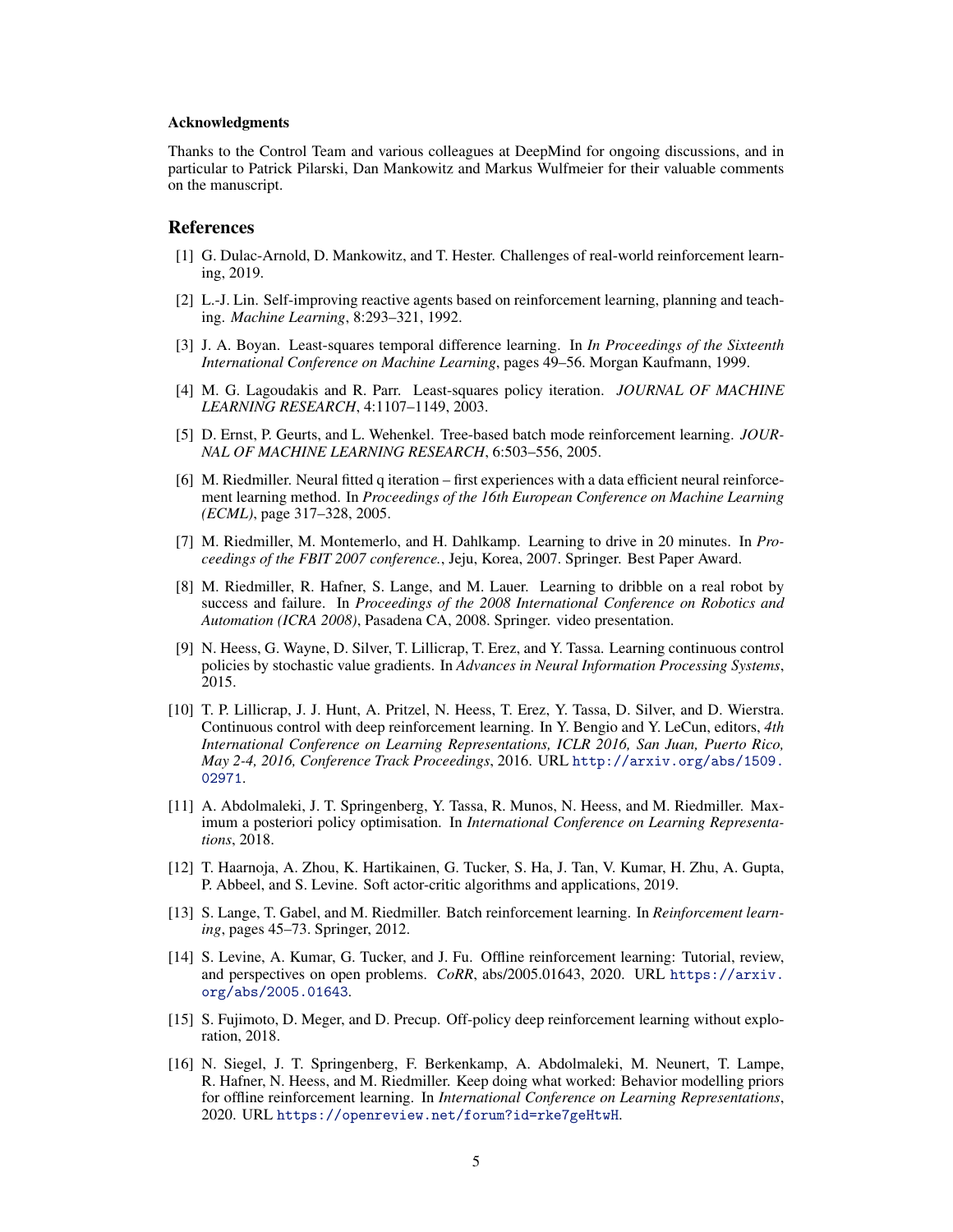- <span id="page-5-0"></span>[17] C. Gulcehre, Z. Wang, A. Novikov, T. Paine, S. Gómez, K. Zolna, R. Agarwal, J. S. Merel, D. J. Mankowitz, C. Paduraru, G. Dulac-Arnold, J. Li, M. Norouzi, M. Hoffman, N. Heess, and N. de Freitas. Rl unplugged: A suite of benchmarks for offline reinforcement learning. In *Advances in Neural Information Processing Systems*, 2020.
- [18] Z. Wang, A. Novikov, K. Zolna, J. T. Springenberg, S. Reed, B. Shahriari, N. Siegel, J. Merel, C. Gulcehre, N. Heess, and N. de Freitas. Critic regularized regression, 2020.
- [19] A. Nair, A. Gupta, M. Dalal, and S. Levine. Awac: Accelerating online reinforcement learning with offline datasets. *arXiv preprint arXiv:2006.09359*, 2020.
- [20] M. Riedmiller, R. Hafner, T. Lampe, M. Neunert, J. Degrave, T. van de Wiele, V. Mnih, N. Heess, and J. T. Springenberg. Learning by playing - solving sparse reward tasks from scratch. In *Proceedings of the 35th International Conference on Machine Learning*, 2018.
- [21] R. Sutton, J. Modayil, M. Delp, T. Degris, P. Pilarski, A. White, and D. Precup. Horde : A scalable real-time architecture for learning knowledge from unsupervised sensorimotor interaction categories and subject descriptors. volume 2, 01 2011.
- [22] M. Wulfmeier, A. Abdolmaleki, R. Hafner, J. Tobias Springenberg, M. Neunert, N. Siegel, T. Hertweck, T. Lampe, N. Heess, and M. Riedmiller. Compositional transfer in hierarchical reinforcement learning. *Robotics: Science and Systems XVI*, Jul 2020. [doi:10.15607/rss.2020.](http://dx.doi.org/10.15607/rss.2020.xvi.054) [xvi.054.](http://dx.doi.org/10.15607/rss.2020.xvi.054) URL <http://dx.doi.org/10.15607/rss.2020.xvi.054>.
- [23] R. Fakoor, P. Chaudhari, S. Soatto, and A. J. Smola. Meta-q-learning. *CoRR*, abs/1910.00125, 2019. URL <http://arxiv.org/abs/1910.00125>.
- [24] S. Cabi, S. G. Colmenarejo, A. Novikov, K. Konyushkova, S. Reed, R. Jeong, K. Zolna, Y. Aytar, D. Budden, M. Vecerik, O. Sushkov, D. Barker, J. Scholz, M. Denil, N. de Freitas, and Z. Wang. Scaling data-driven robotics with reward sketching and batch reinforcement learning, 2020.
- [25] A. Singh, A. Yu, J. Yang, J. Zhang, A. Kumar, and S. Levine. COG: connecting new skills to past experience with offline reinforcement learning. *CoRR*, abs/2010.14500, 2020. URL <https://arxiv.org/abs/2010.14500>.
- [26] D. Rolnick, A. Ahuja, J. Schwarz, T. P. Lillicrap, and G. Wayne. Experience replay for continual learning. *CoRR*, abs/1811.11682, 2018. URL <http://arxiv.org/abs/1811.11682>.
- [27] T. Haarnoja, A. Zhou, P. Abbeel, and S. Levine. Soft actor-critic: Off-policy maximum entropy deep reinforcement learning with a stochastic actor. In *Proceedings of the 35th International Conference on Machine Learning*, pages 1861–1870, 2018.
- [28] A. Abdolmaleki, S. H. Huang, G. Vezzani, B. Shahriari, J. T. Springenberg, S. Mishra, D. TB, A. Byravan, K. Bousmalis, A. Gyorgy, et al. On multi-objective policy optimization as a tool for reinforcement learning. *arXiv preprint arXiv:2106.08199*, 2021.
- [29] R. Jeong, J. T. Springenberg, J. Kay, D. Zheng, Y. Zhou, A. Galashov, N. Heess, and F. Nori. Learning dexterous manipulation from suboptimal experts. *CoRR*, abs/2010.08587, 2020. URL <https://arxiv.org/abs/2010.08587>.
- [30] X. B. Peng, A. Kumar, G. Zhang, and S. Levine. Advantage weighted regression: Simple and scalable off-policy reinforcement learning, 2020. URL [https://openreview.net/forum?](https://openreview.net/forum?id=H1gdF34FvS) [id=H1gdF34FvS](https://openreview.net/forum?id=H1gdF34FvS).
- [31] M. Andrychowicz, F. Wolski, A. Ray, J. Schneider, R. Fong, P. Welinder, B. McGrew, J. Tobin, P. Abbeel, and W. Zaremba. Hindsight experience replay. *CoRR*, abs/1707.01495, 2017. URL <http://arxiv.org/abs/1707.01495>.
- [32] D. Kalashnikov, J. Varley, Y. Chebotar, B. Swanson, R. Jonschkowski, C. Finn, S. Levine, and K. Hausman. Mt-opt: Continuous multi-task robotic reinforcement learning at scale, 2021.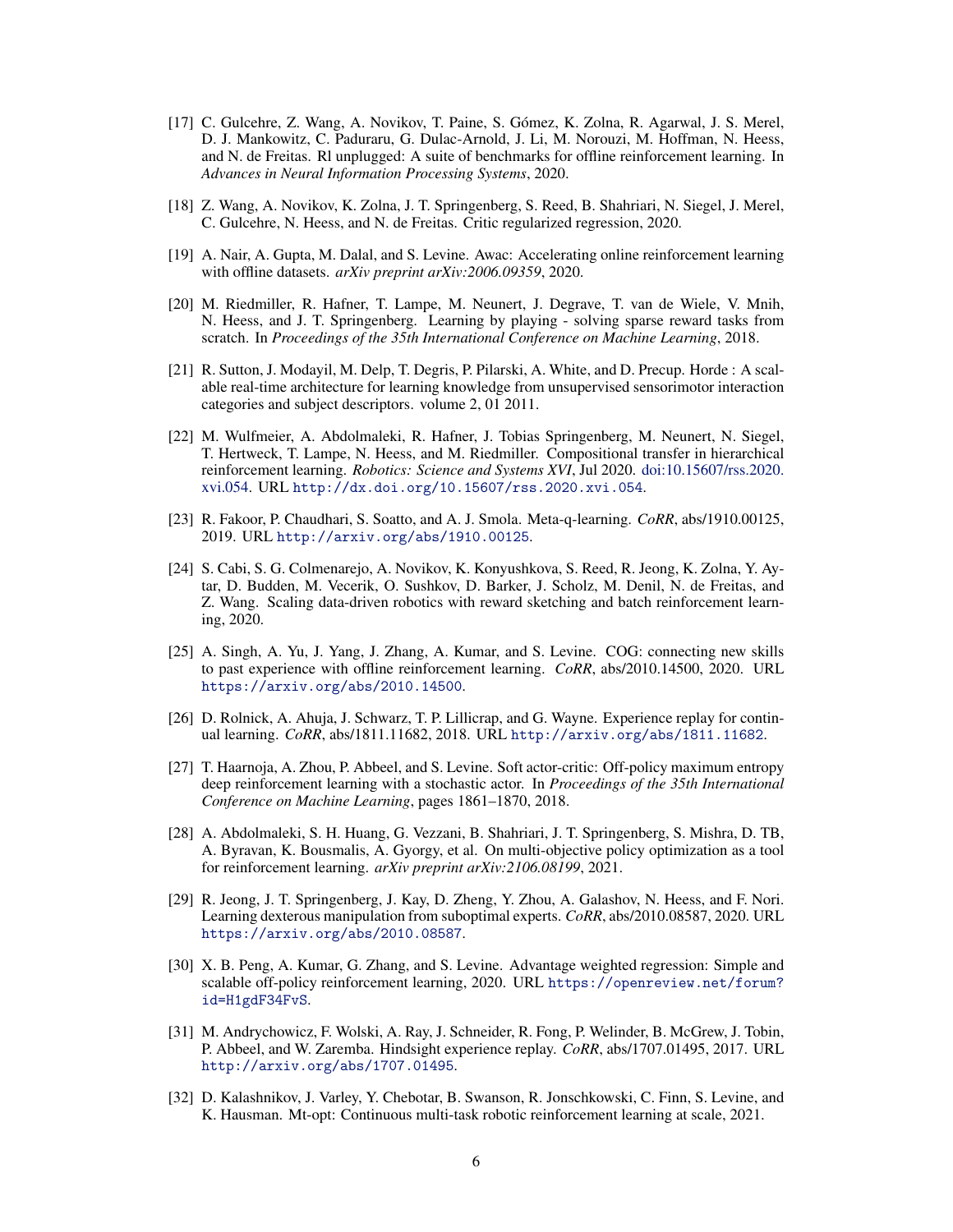- <span id="page-6-0"></span>[33] O. Nachum, S. S. Gu, H. Lee, and S. Levine. Data-efficient hierarchical reinforcement learning. In S. Bengio, H. Wallach, H. Larochelle, K. Grauman, N. Cesa-Bianchi, and R. Garnett, editors, *Advances in Neural Information Processing Systems 31*, pages 3303–3313. Curran Associates, Inc., 2018. URL [http://papers.nips.cc/paper/](http://papers.nips.cc/paper/7591-data-efficient-hierarchical-reinforcement-learning.pdf) [7591-data-efficient-hierarchical-reinforcement-learning.pdf](http://papers.nips.cc/paper/7591-data-efficient-hierarchical-reinforcement-learning.pdf).
- [34] A. Levy, R. P. Jr., and K. Saenko. Hierarchical actor-critic. *CoRR*, abs/1712.00948, 2017. URL <http://arxiv.org/abs/1712.00948>.
- [35] A. Galashov, S. Jayakumar, L. Hasenclever, D. Tirumala, J. Schwarz, G. Desjardins, W. M. Czarnecki, Y. W. Teh, R. Pascanu, and N. Heess. Information asymmetry in KL-regularized RL. In *International Conference on Learning Representations*, 2019.
- [36] O. Nachum, H. Tang, X. Lu, S. Gu, H. Lee, and S. Levine. Why does hierarchy (sometimes) work so well in reinforcement learning?, 2019.
- [37] D. Tirumala, A. Galashov, H. Noh, L. Hasenclever, R. Pascanu, J. Schwarz, G. Desjardins, W. M. Czarnecki, A. Ahuja, Y. W. Teh, and N. Heess. Behavior priors for efficient reinforcement learning, 2020.
- [38] M. Wulfmeier, D. Rao, R. Hafner, T. Lampe, A. Abdolmaleki, T. Hertweck, M. Neunert, D. Tirumala, N. Siegel, N. Heess, and M. Riedmiller. Data-efficient hindsight off-policy option learning, 2020.
- [39] S. Krishnan, R. Fox, I. Stoica, and K. Goldberg. DDCO: discovery of deep continuous options forrobot learning from demonstrations. *CoRR*, abs/1710.05421, 2017. URL [http://arxiv.](http://arxiv.org/abs/1710.05421) [org/abs/1710.05421](http://arxiv.org/abs/1710.05421).
- [40] Z. Wang, J. Merel, S. E. Reed, G. Wayne, N. de Freitas, and N. Heess. Robust imitation of diverse behaviors. *CoRR*, abs/1707.02747, 2017.
- [41] J. Merel, L. Hasenclever, A. Galashov, A. Ahuja, V. Pham, G. Wayne, Y. W. Teh, and N. Heess. Neural probabilistic motor primitives for humanoid control. In *7th International Conference on Learning Representations, ICLR 2019, New Orleans, LA, USA, May 6-9, 2019*. OpenReview.net, 2019. URL <https://openreview.net/forum?id=BJl6TjRcY7>.
- [42] C. Lynch, M. Khansari, T. Xiao, V. Kumar, J. Tompson, S. Levine, and P. Sermanet. Learning latent plans from play, 2019.
- [43] A. Ajay, A. Kumar, P. Agrawal, S. Levine, and O. Nachum. {OPAL}: Offline primitive discovery for accelerating offline reinforcement learning. In *International Conference on Learning Representations*, 2021. URL <https://openreview.net/forum?id=V69LGwJ0lIN>.
- [44] Y. Chebotar, K. Hausman, Y. Lu, T. Xiao, D. Kalashnikov, J. Varley, A. Irpan, B. Eysenbach, R. Julian, C. Finn, and S. Levine. Actionable models: Unsupervised offline reinforcement learning of robotic skills, 2021.
- [45] S. Gu, T. P. Lillicrap, I. Sutskever, and S. Levine. Continuous deep q-learning with modelbased acceleration. *CoRR*, abs/1603.00748, 2016. URL [http://arxiv.org/abs/1603.](http://arxiv.org/abs/1603.00748) [00748](http://arxiv.org/abs/1603.00748).
- [46] A. Byravan, J. T. Springenberg, A. Abdolmaleki, R. Hafner, M. Neunert, T. Lampe, N. Y. Siegel, N. Heess, and M. A. Riedmiller. Imagined value gradients: Model-based policy optimization with transferable latent dynamics models. *CoRR*, abs/1910.04142, 2019. URL <http://arxiv.org/abs/1910.04142>.
- [47] D. Hafner, T. P. Lillicrap, J. Ba, and M. Norouzi. Dream to control: Learning behaviors by latent imagination. *CoRR*, abs/1912.01603, 2019. URL [http://arxiv.org/abs/1912.](http://arxiv.org/abs/1912.01603) [01603](http://arxiv.org/abs/1912.01603).
- [48] J. T. Springenberg, N. Heess, D. J. Mankowitz, J. Merel, A. Byravan, A. Abdolmaleki, J. Kay, J. Degrave, J. Schrittwieser, Y. Tassa, J. Buchli, D. Belov, and M. A. Riedmiller. Local search for policy iteration in continuous control. *CoRR*, abs/2010.05545, 2020. URL [https://](https://arxiv.org/abs/2010.05545) [arxiv.org/abs/2010.05545](https://arxiv.org/abs/2010.05545).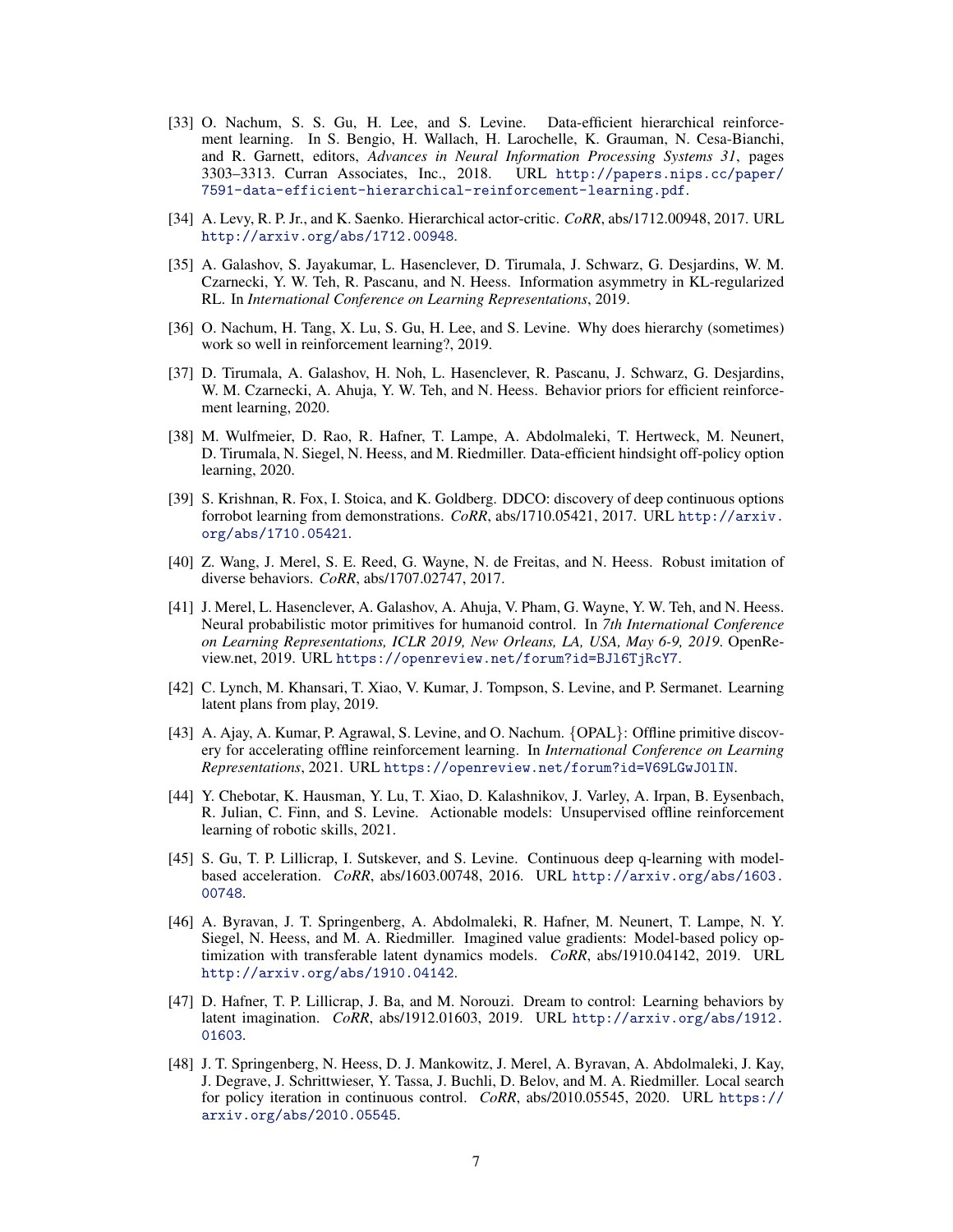- <span id="page-7-0"></span>[49] J. Schrittwieser, I. Antonoglou, T. Hubert, K. Simonyan, L. Sifre, S. Schmitt, A. Guez, E. Lockhart, D. Hassabis, T. Graepel, T. P. Lillicrap, and D. Silver. Mastering atari, go, chess and shogi by planning with a learned model. *Nature*, 604, 2020.
- [50] A. Piché, V. Thomas, C. Ibrahim, Y. Bengio, and C. Pal. Probabilistic planning with sequential monte carlo methods. In *International Conference on Learning Representations*, 2019. URL <https://openreview.net/forum?id=ByetGn0cYX>.
- [51] K. Lowrey, A. Rajeswaran, S. M. Kakade, E. Todorov, and I. Mordatch. Plan online, learn offline: Efficient learning and exploration via model-based control. *CoRR*, abs/1811.01848, 2018. URL <http://arxiv.org/abs/1811.01848>.
- [52] A. Galashov, J. Sygnowski, G. Desjardins, J. Humplik, L. Hasenclever, R. Jeong, Y. W. Teh, and N. Heess. Importance weighted policy learning and adaption. *arXiv preprint arXiv:2009.04875*, 2020.
- [53] N. Vlassis, M. Ghavamzadeh, S. Mannor, and P. Poupart. Bayesian reinforcement learning. *Reinforcement learning*, pages 359–386, 2012.
- [54] M. Ghavamzadeh, S. Mannor, J. Pineau, and A. Tamar. Bayesian reinforcement learning: A survey. *CoRR*, abs/1609.04436, 2016. URL <http://arxiv.org/abs/1609.04436>.
- [55] M. G. Bellemare, S. Srinivasan, G. Ostrovski, T. Schaul, D. Saxton, and R. Munos. Unifying count-based exploration and intrinsic motivation. *CoRR*, abs/1606.01868, 2016. URL [http:](http://arxiv.org/abs/1606.01868) [//arxiv.org/abs/1606.01868](http://arxiv.org/abs/1606.01868).
- [56] I. Osband, B. V. Roy, D. Russo, and Z. Wen. Deep exploration via randomized value functions, 2019.
- [57] X. Lu, B. V. Roy, V. Dwaracherla, M. Ibrahimi, I. Osband, and Z. Wen. Reinforcement learning, bit by bit. *CoRR*, abs/2103.04047, 2021. URL <https://arxiv.org/abs/2103.04047>.
- [58] T. Hertweck, M. A. Riedmiller, M. Bloesch, J. T. Springenberg, N. Y. Siegel, M. Wulfmeier, R. Hafner, and N. Heess. Simple sensor intentions for exploration. *CoRR*, abs/2005.07541, 2020. URL <https://arxiv.org/abs/2005.07541>.
- [59] R. Hafner, T. Hertweck, P. Klöppner, M. Bloesch, M. Neunert, M. Wulfmeier, S. Tunyasuvunakool, N. Heess, and M. A. Riedmiller. Towards general and autonomous learning of core skills: A case study in locomotion. *CoRR*, abs/2008.12228, 2020. URL [https:](https://arxiv.org/abs/2008.12228) [//arxiv.org/abs/2008.12228](https://arxiv.org/abs/2008.12228).
- [60] K. Gregor, D. J. Rezende, and D. Wierstra. Variational intrinsic control. In *International Conference on Learning Representations*, 2017.
- [61] C. Florensa, Y. Duan, and P. Abbeel. Stochastic neural networks for hierarchical reinforcement learning. In *International Conference on Learning Representations*, 2017.
- [62] K. Hausman, J. T. Springenberg, Z. Wang, N. Heess, and M. Riedmiller. Learning an embedding space for transferable robot skills. In *International Conference on Learning Representations*, 2018.
- [63] B. Eysenbach, A. Gupta, J. Ibarz, and S. Levine. Diversity is all you need: Learning skills without a reward function. In *International Conference on Learning Representations*, 2019.
- [64] J. Schmidhuber. Formal theory of creativity, fun, and intrinsic motivation (1990–2010). *IEEE Transactions on Autonomous Mental Development*, 2(3):230–247, 2010. [doi:10.1109/TAMD.](http://dx.doi.org/10.1109/TAMD.2010.2056368) [2010.2056368.](http://dx.doi.org/10.1109/TAMD.2010.2056368)
- [65] D. Pathak, P. Agrawal, A. A. Efros, and T. Darrell. Curiosity-driven exploration by selfsupervised prediction. In D. Precup and Y. W. Teh, editors, *Proceedings of the 34th International Conference on Machine Learning*, volume 70 of *Proceedings of Machine Learning Research*, pages 2778–2787. PMLR, 06–11 Aug 2017. URL [http://proceedings.mlr.](http://proceedings.mlr.press/v70/pathak17a.html) [press/v70/pathak17a.html](http://proceedings.mlr.press/v70/pathak17a.html).